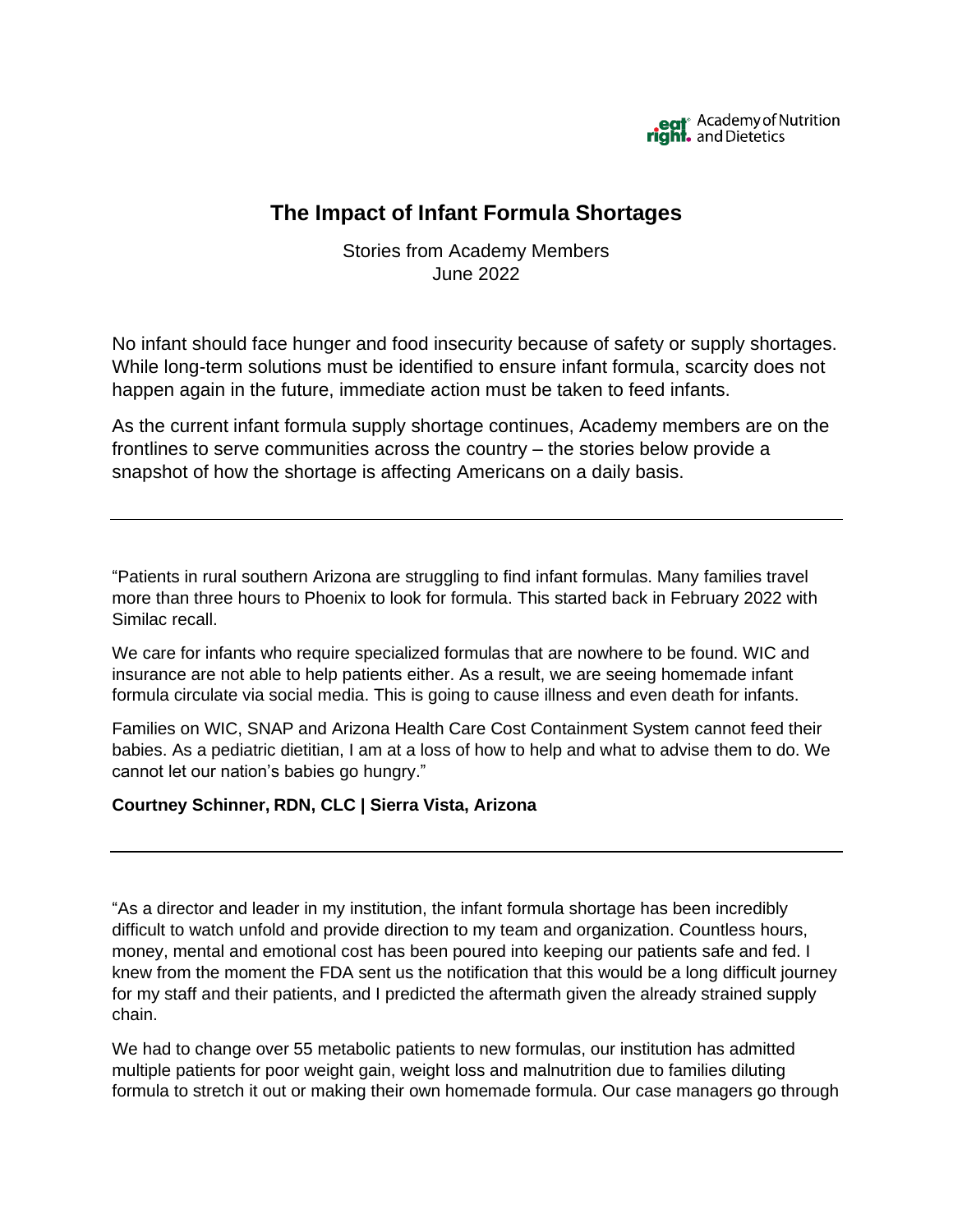four or five vendors before they make a successful connection to obtain formula. We have also had some patients put on Pedialyte for a couple days due to home health companies not being able to send formulas to patients.

We have done our best to stay proactive in keeping adequate par levels for patients admitted but that is not enough! Even sending patients home with one or two cans to bridge gaps for formula delivery or WIC appointments or lack of formula in the retail space has not been enough because in our community there is not enough formula to feed our babies.

I hope the government and all key stakeholders take a closer look to this eye-opening problem with the fact that one formula company had slightly over 40% of total market share and 80% of market share in the hypoallergenic formulas. It has caused a disaster, chaos and babies and children are the ones suffering."

## **Ginevra Janus, RD, CSP, LDN, CNSC | Irvine, California**

**"**The nationwide infant and junior formula crisis have caused significant pressure, financial hardship and hospitalizations for the children we serve. On February 17, 2022 our world was flipped and has not stopped since. We have had hundreds of frantic and panicked stricken parents call our office solely due to the Abbott formula Recall and the subsequent shortages that have followed. Since February the supply chain has only gotten worse.

Instead of receiving calls about recalled formula, we now receive calls from families that have no formula to feed their seriously ill child at home, which is their sole source of nutrition. Our infants, adolescents and young adults that need medically necessary infant or junior formula due to anaphylactic allergies, biliary atresia, or are tube feed dependent are still unable to get their life sustaining formula.

Our families that have run out have started Pedialyte for 24 hours, asked friends to breastfeed their children, or have purchased formula off Amazon that was mixed with flour. We are in a crisis; our families need change."

#### **Alexis Cascone, RD | Avon, Connecticut**

"I run the Ketogenic Diet Clinic for Neurological Disorders at Yale New Haven Hospital. The Ketogenic Diet is a medically proven nutrition therapy for treating intractable seizures. Some of my pediatric patients suffered through dozens of devastating seizures daily with no relief from medications until they started on a strict ketogenic diet. The specialty ketogenic formulas have been life changing for them and their caregivers. For many of these medically complex patients, their ONLY source of nutrition is a commercial ketogenic formula delivered through a tube that goes directly to their gastrointestinal tract.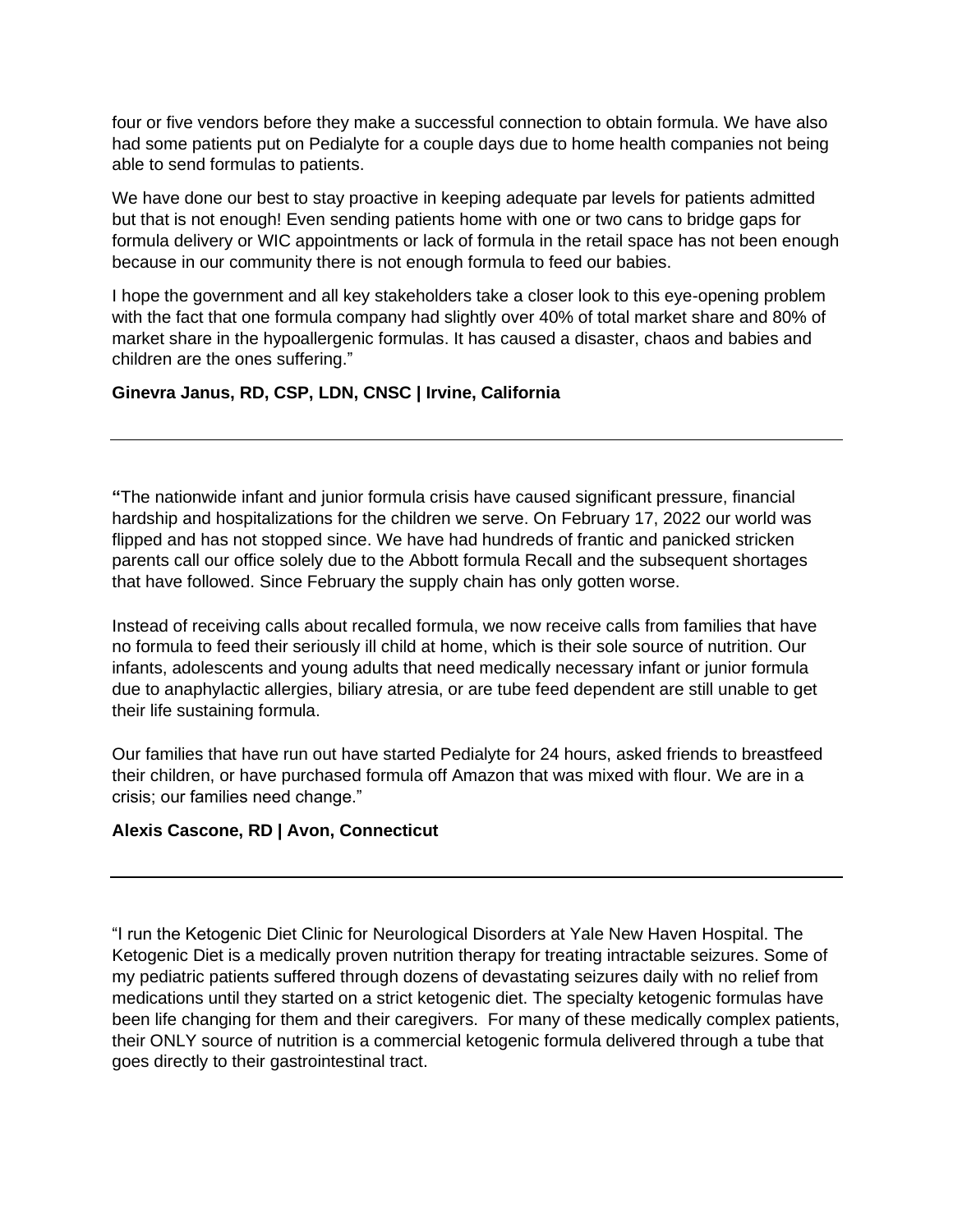The formula shortages have been disastrous. Some families must switch formulas, causing a disruption in care and complications with tolerance. Other families have been forced to switch to a homemade formula, which is not only extremely complicated to create and prepare, but also may be missing essential micronutrients and may potentially introduce dangerous pathogens to the patient if not properly sterilized. Most upsetting are the families that have been forced to delay initiation of this essential medical nutrition therapy. Can you imagine what it feels like to watch your child suffer daily seizures while you wait for their formula to become available?

Please take action to help my patients get the care they deserve. These are beautiful children who deserve to live their lives to the very fullest. Their parents are already overwhelmed with the daily care of the medically fragile children. An inaccessible formula is an unnecessary added burden<sup>"</sup>

#### **Ilisa Nussbaum, MPH, RDN, CDN | New Haven, Connecticut**

"I work as a milk tech at a Children's Hospital. Where we prepare formula daily for patients. These patients come and go and some are long term patients. Their formula is a crucial part of their care. Unfortunately, sometimes a patient is able to go home but needs to wait because they can't find a comparable formula to feed at home. They end up stuck in the hospital so they can still receive nutrition care safely. When the shortage first happened, dietitians at the hospital were calling so many pharmacies to help these families find formula. The impact has been great. It is devastating to see how it affects these families and the health of a child. Formula was already something so precious to a struggling family, and now to see it not even available. I can't say this enough, it is heartbreaking."

#### **Becca Cretella, DTR | Seymour, Connecticut**

"I am a dietitian for patients with Eosinophilic Gastrointestinal Disorders. Children with this disease can have failure to thrive due to feeding difficulties caused by their symptoms. I see both adult and pediatric patients who require amino acid-based formula as supplemental nutrition or sometimes total nutrition.

While there is no cure, one treatment option is to consume an elemental diet to drive the disease into remission. This requires adults to consume large volumes of amino acid formula for six to eight weeks to hopefully prevent additional irreversible damage to their esophagus. Some patients are allergic to all protein sources (i.e., poultry, fish, other animal proteins dairy, nuts, seeds, beans, legumes) so the only source of protein they receive throughout the day is from this formula. There are few hypoallergenic amino-acid formulas that are produced on the market, one of which is Elecare Junior.

Due to the formula recall, there has been a shortage of the few safe alternative products that I can recommend to my patients. For example, Neocate, a product made in the United Kingdom, has been having difficulty managing the demand for their products. Many other alternative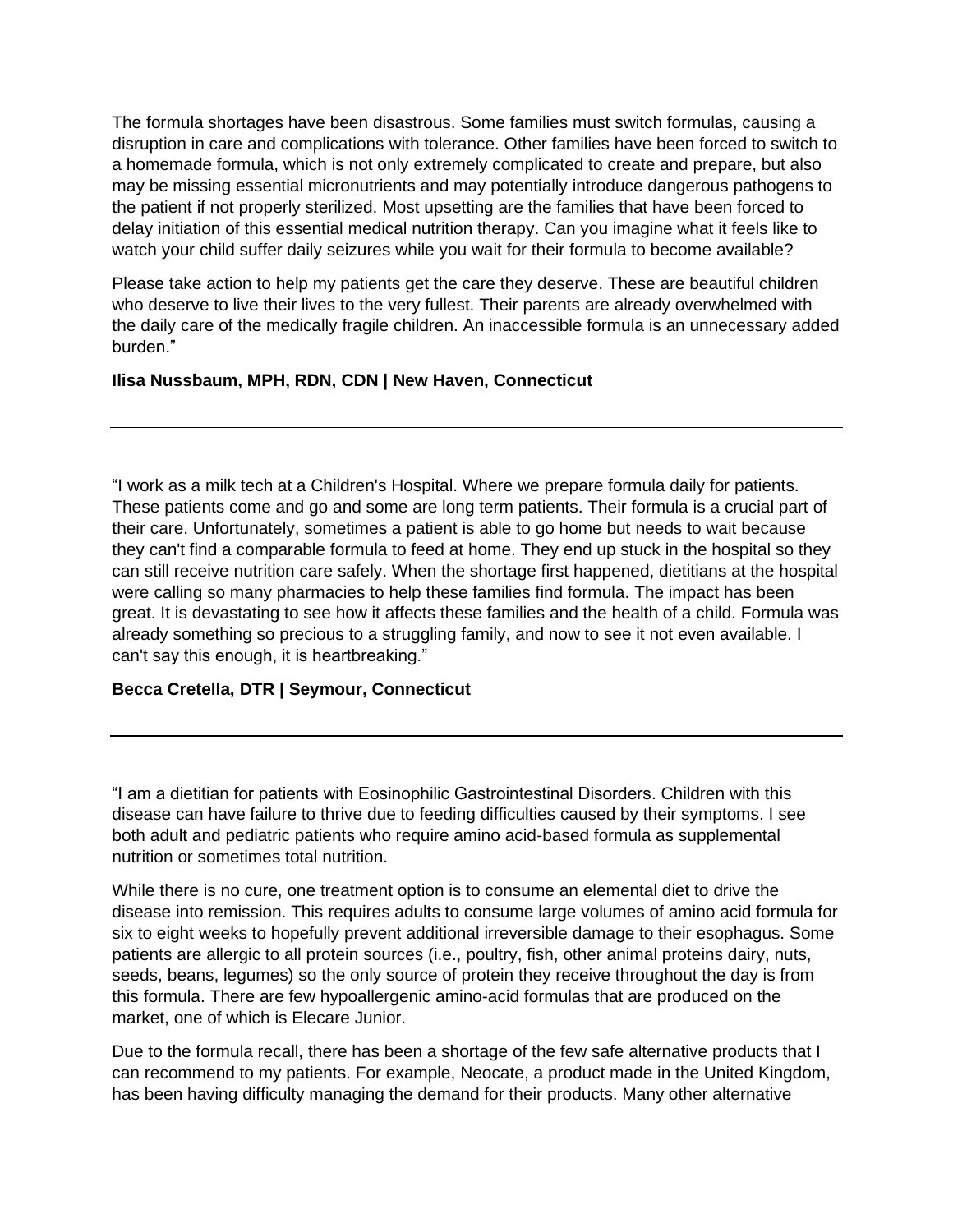formulas that are available contain milk or soy protein which my patients are allergic to. Pharmacy delivery services have limited supplies of these products. It is essential that allergic individuals with no other option for safe formula, which sometimes provide their full nutrition, have access to these lifesaving products."

### **Lauren Solinsky, MS, RD, CDN | Weston, Connecticut**

"I work in a pediatric GI office for six gastroenterologists, as the sole dietitian to help manage the complex nutritional needs of our population. Since the onset of the formula recall in February, I have helped my physicians and parents navigate alternatives daily.

Most of our patients require specialty formulas as their sole source of nutrition. Obtaining specialized formulas through insurance was a challenge prior to the recall. Families outside of WIC require a doctor's prescription which may take several days to go through approval by insurance. Abbott controlled ~60% of the elemental formula market. The remaining companies have to increase supply by an unfeasible amount.

These formulas can cost more than \$50 per day out-of-pocket cost and are not available in the store. Parents must rely on insurance companies and durable medical supply companies. The formula will sell out on an hourly basis. One day a prescription is sent and to find out later that day or week once approved by insurance that the formula is no longer available, delaying approval and access to life sustaining formula.

For a child with special needs, the costs of sustaining care and therapies runs high, and for many unable is unaffordable. My families who pay out of pocket are unable to obtain through vendors, as the websites are sold out or not up to date. I have had families provide unsafe formula, resulting in illness and hospitalization. Children have also needed to be hospitalized to receive formula.

I spend hours on a daily basis speaking with formula representatives to try to find formula in the area. Parents will file prescriptions to pharmacies and it may take up to one month before a shipment is received. There is no guarantee as to when the formulas will be back in stock as many of the formula companies require to maintain a high level of safety and protocols in their facility to maintain cleanliness of product and meet standards."

#### **Christy Gardner, RD, LDN | Miami Beach, Florida**

"I work as a pediatric dietitian in the acute care inpatient setting and have seen firsthand how these shortages have impacted infants. I had a patient in the past month with cystic fibrosis and other underlying genetic abnormalities who requires an elemental infant formula given through a feeding tube with pancreatic enzymes added. Due to these shortages, we have had to switch formulas at least four different times and are now running out of the elemental formula that they have tolerated the best.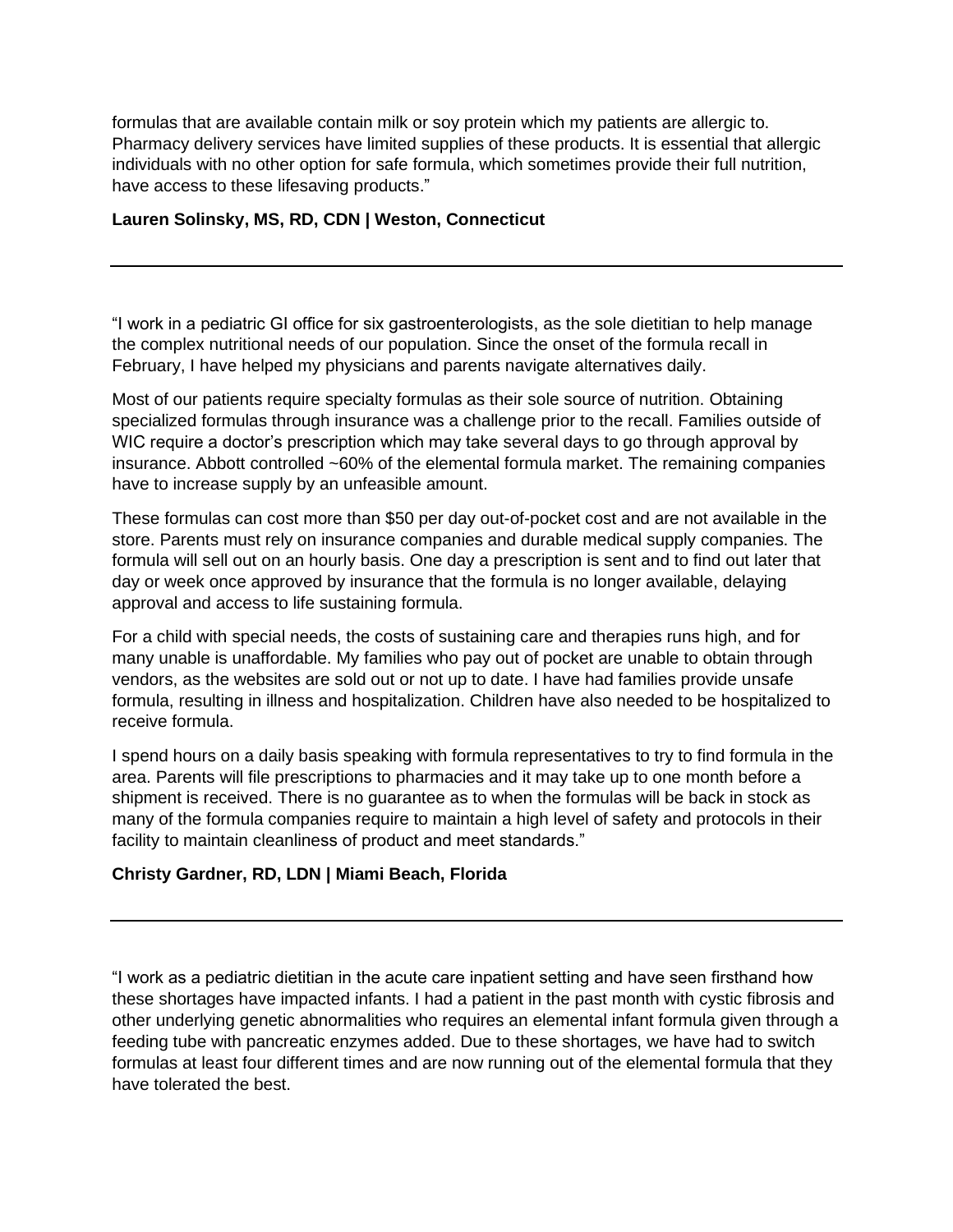The parent is understandably upset and does not want to use a different product that the patient has difficulty tolerating. The mother has a limited supply of formula and is planning on continuing to contact the home health company daily to inquire when her infant's formula will be available but if it remains on backorder, there are not many other options that this infant can tolerate without GI issues. If this infant's formula cannot be sent to the family, then this child could start to have malabsorption and faltering growth which will ultimately impact their health and overall prognosis. This is just one example of many where the shortage of infant formula has negatively impacted the patient population I serve."

## **Lisa Koffer, RDN, CSP | Alpharetta, Georgia**

"I work in a pediatric Gastroenterology/feeding clinic with children to have special health care needs and allergies. Many of the children I see are dependent on formulas to meet their nutrition needs and many of them are struggling to find the formula they need to growth and thrive. Children who require specialty formulas are losing weight and becoming malnourished because they are out of options and parents are waiting more than three weeks for a shipment to arrive.

There are no alternative options for formula dependent children. The health, growth and development of my patients is at risk due to the formula shortage. It is not just affecting infants, it is all formula dependent children, especially those on specialty (elemental) formulas."

### **Caitlin Waddle, MS, RDN | Atlanta, Georgia**

"I work as both inpatient in the NICU setting and outpatient. A patient was discharged on a formula but after significant vomiting and failure to thrive, was changed to Alimentum about five weeks following discharge. The patient tolerated Alimentum mixed to 24 calories per ounce but when the recall hit, was unable to find it. The baby was seen in clinic a month after the recall with weight loss concerning for failure to thrive and was admitted to the hospital.

While inpatient, we tried every single available formula including standard term and all varieties of extensively hydrolyzed (broken down) and amino acid based. She truly only tolerated Alimentum but at that point even the hospital didn't have any. Ultimately, she was discharged on Alimentum ready to feed and all the sample cans of powder that we could muster. No one felt great about it but there was nothing else we could do.

The formula recall and shortage had led to poor growth and hospitalization for this infant and has been a tremendous burden for this family and likely many other. Babies with intolerances are especially affected and at risk of poor growth if parents modify recipes or attempt to make their own formula. An immediate solution is needed."

#### **Nichole Cortez, MS, RD, CSP, LD | Lawrence, Kansas**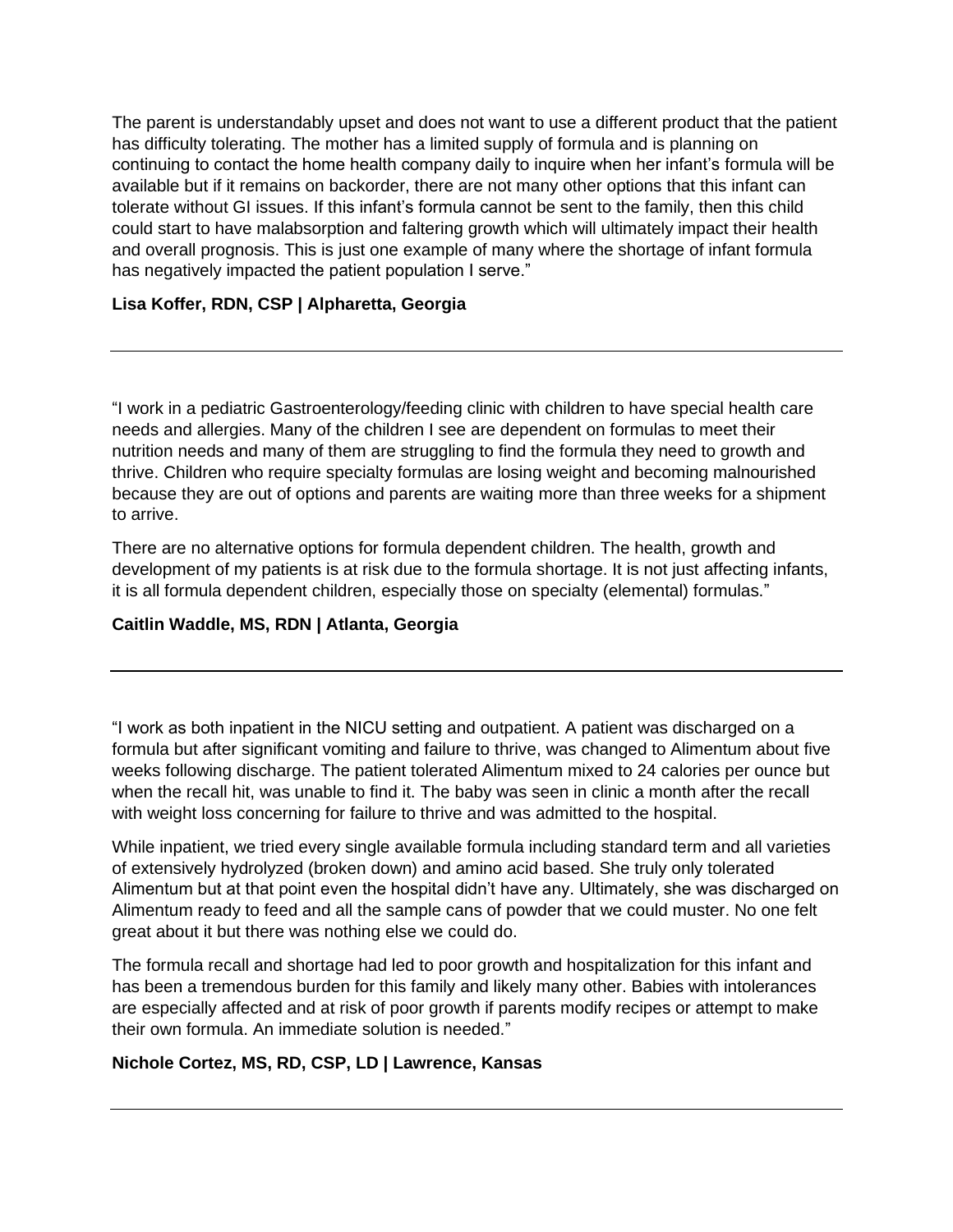"I am the dietitian for the pediatric cardiology clinic at the Kentucky Clinic. As a new dietitian just starting to get my feet wet with this critical population, the formula recall in February came as a shock to me, as I am sure it did for many others.

I had one mom come into clinic in April with her baby who had just been diagnosed with a cow's milk protein allergy. This baby needed a specialized hypoallergenic formula to feed without significant pain and discomfort. Unfortunately, these formulas are nowhere to be found on shelves, and mom just barely made too much to qualify for WIC. There was nothing I could do for her but send her away with a small sample can and wish her luck.

Another one of my most delicate babies, who failed open heart surgery, relies on continuous tube feeding. He can only tolerate specialized amino acid-based formula, which was one of the first formulas to become scarce. Mom contacted us one day, saying her pharmacy could no longer provide the formula and was about to give him a standard formula which could have caused harm to this child. Thankfully, we were able to get them an amino acid-based formula through a medical supply company.

So far, I have been able to figure something out for most patients, but I fear the day is soon when there is nothing I can do because the formula simply does not exist. My concern extends to the many other babies who have no medical supply companies or dietitians to fall back on for support."

#### **Christy Cochran, RD | Lexington, Kentucky**

"Almost every call to WIC right now is distraught mothers trying to not only find formula, but get their benefits card switched to whatever brand they can find. We had to go out to the stores in the community to see what little stock was left for WIC. Half of our days are spent on hold with formula manufacturers and they end up canceling the order without even telling you."

#### **Gina Lunsford, Student Academy Member | New Orleans, Louisiana**

"As a dietitian in a major children's hospital, lives have been significantly impacted by the infant formula recall. Our already volatile supply chain and the elimination of these extremely specialized infant and pediatric formulas truly crippled how we provide safe nutrition care for the patients admitted to our hospital and patients with extremely complex medical conditions under our care who were at home.

The orchestration of obtaining life-sustaining nutrition for our patients was not an easy task. The hospital staff worked tirelessly to ensure the highest quality of nutrition care was delivered with the supplies we had on hand. The supplies are dwindling with each week and month after this FDA decision without alternative paths to offer nourishment to our children who are dependent on infant and pediatric formulas to maintain life.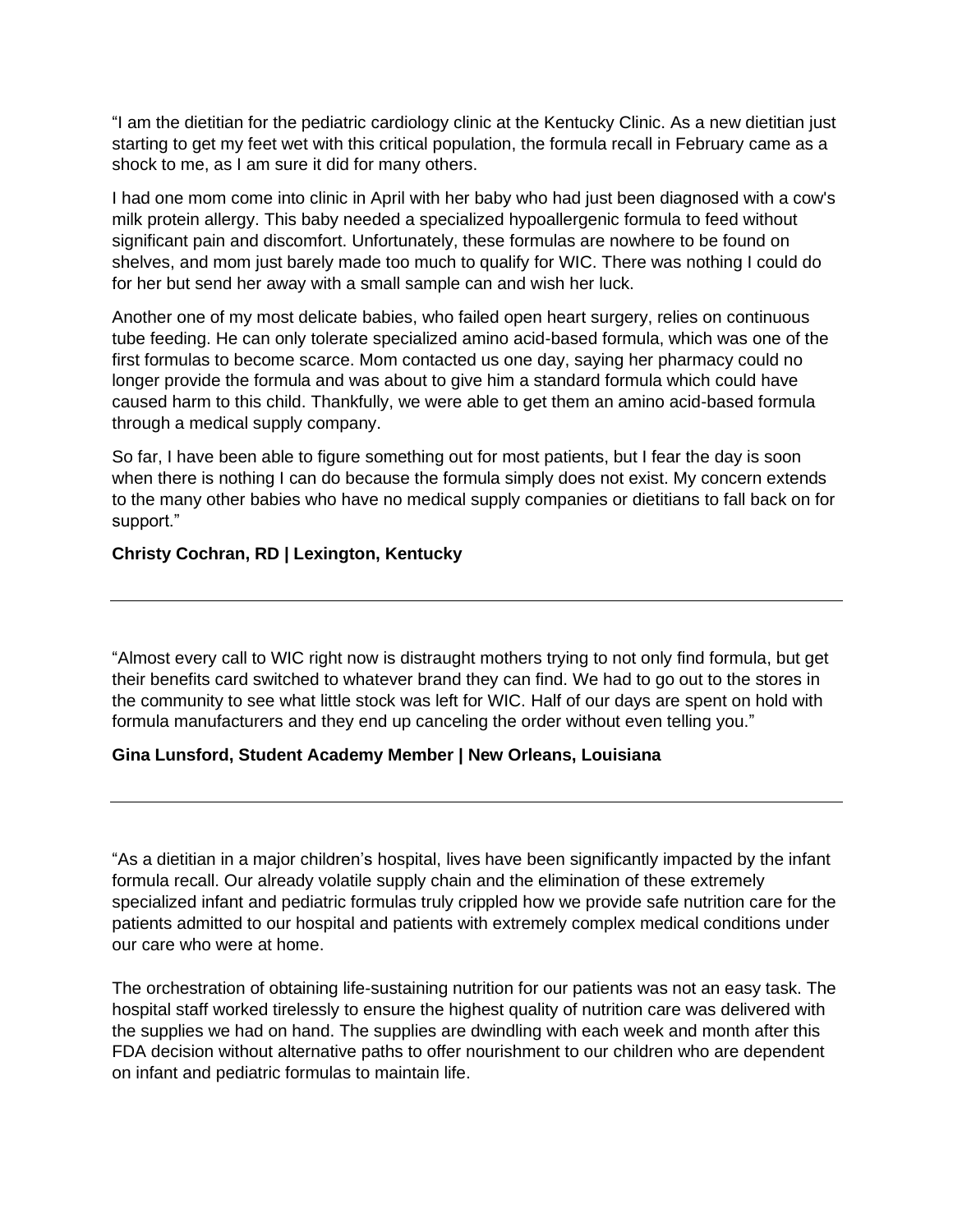The formula recall and supply access issues have affected us, our children and our health care professionals. While continuing to take care of patients with COVID-19 and facing the consequences of this pandemic in health care (staffing shortages, mental illness, etc.), the additional trauma nutrition professionals faced with no access to life-sustaining nutrition for our patients, including formula and intravenous nutrition, coupled with families' distressed calls, worried about how they will feed their child, has led to added anxiety to an already burnt-out cohort of health care professionals.

The nutrition related supplies required to provide safe nutrition care to children across our country include formula and ingredients to compound nutrition for intravenous delivery. Nutrition professionals are imploring for access to life-sustaining nutrition so we can administer feedings using the patients GI tract or their veins to prevent patients from dehydration, malnourishment and death."

## **Coleen Liscano, MS, RDN, CSP, LDN, CNSC, FAND | Boston, Massachusetts**

"Many of my patients in a large outpatient pediatric gastroenterology and nutrition clinic have been affected by the infant and pediatric formula shortage.

I have seen caregivers' anxiety skyrocket, increased out of pocket costs, distrust in U.S. formulas and turning to European formulas, choosing inappropriate alternatives such as cow or oat milk which can affect kidneys and anemia in infants, mixing formula incorrectly due to frequent changes in brands or in an effort to conserve hard to find formulas (especially amino acid/elemental formulas).

Mothers are distraught at the lack of options for infants with medical conditions that affect their ability to breastfeed. It has been scary as a pediatric dietitian to see how severe this shortage has become, knowing the long-term growth and development implications when infants and some children's sole or majority source of nutrition is affected."

#### **Simona Lourekas, MS, RD, CHES | Somerville, Massachusetts**

"Infant formula supply shortages have been impacting the WIC program before the recall. The recall has made it ten times worse. Providers are frustrated with WIC that they are constantly having to suggest additional options due to the formula requested not being available.

Infants have been hospitalized due to not finding a hypoallergenic formula and parents tried an alternative to Total Comfort instead and this harmed the baby. There are times when two options are all that is out there on the market and both are unavailable. There is not an alternative formula that encompasses all options so you are constantly looking to find something helpful.

Some rural communities don't have an Registered Dietitian Nutritionist on staff at the local clinic and the doctor may not be familiar with formula options outside of the brands they order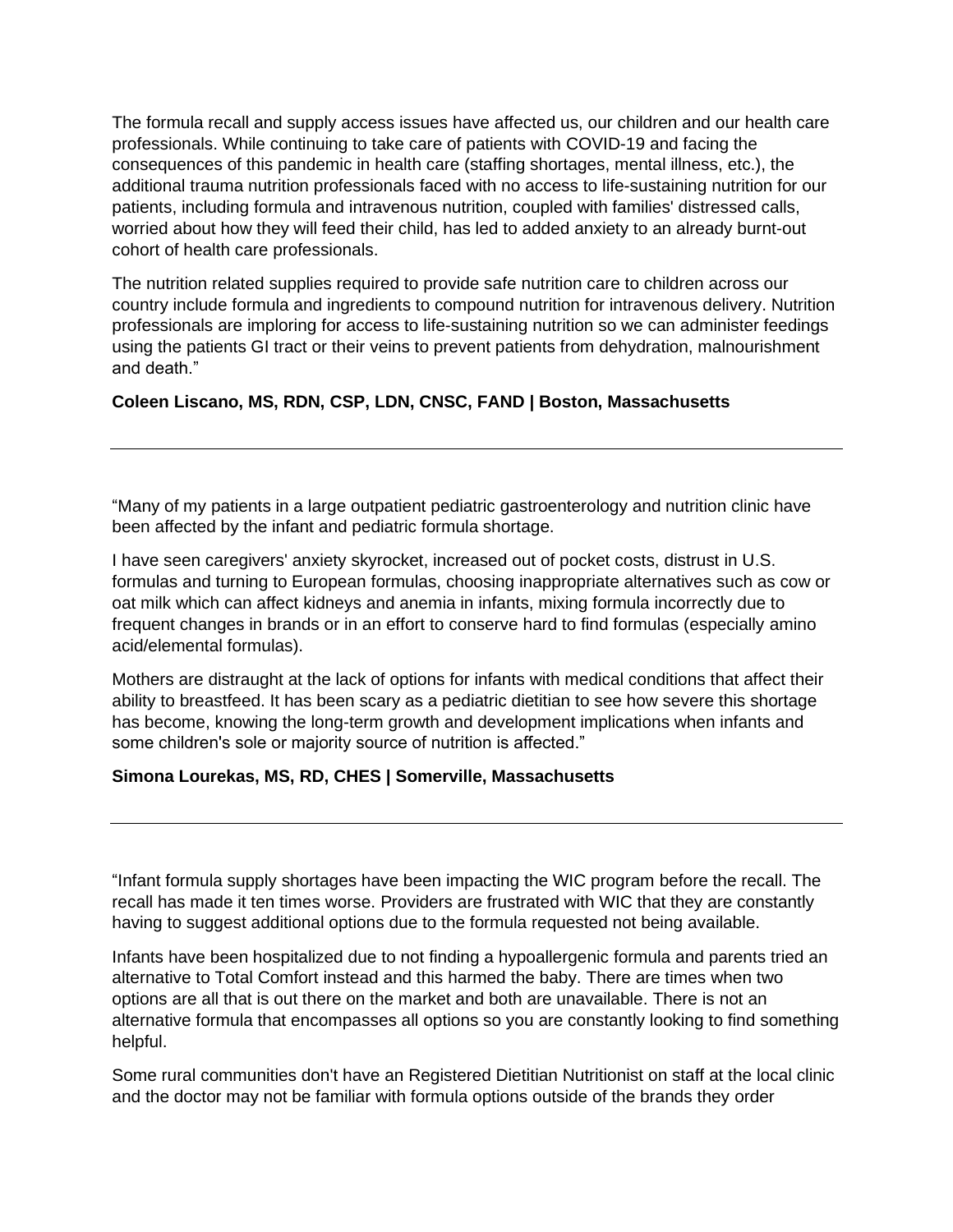regularly. These doctors are reaching out to WIC staff to ask what they should request. Parents are getting conflicting messages on social media. There are social media posts about homemade formula or using goat's milk. Unqualified people are sharing social media posts saying infant formula is bad because of scheming and marketing and use of unhealthy ingredients. Another barrier is stories putting formulas behind the customer service counter so it is even harder for people to know if something is in stock."

### **Melissa Nelson, MPH, RD | Hastings, Minnesota**

"As a pediatric RD focusing on cystic fibrosis and gastrointestinal disorders in the New York, this formula shortage has devastated the lives of so many families. There are numerous reasons why mothers cannot breastfeed, making formula instrumental for the infant's nutrition, growth and survival.

Patients especially impacted by the shortage are those on amino acid, hypoallergenic formulas due to conditions such as severe allergies, Crohn's/Colitis, bowel resections, eosinophilic esophagitis and severe reflux. If these patients cannot tolerate cow's milk-based formula, they likely do not tolerate soy-based formula. If infants continue not to tolerate formulas that are milkbased and broken down to be gentler for the stomach (for lactose intolerance or colic for example), the ONLY option is an amino acid, hypoallergenic formula that includes individual amino acids instead of full protein molecules. Since protein is usually what causes allergies, removing intact proteins helps tons of patients find relief and the ability to thrive and grow. They may finally no longer exhibit severe eczema or blood in the stool.

Without Elecare (due to the recall), there are only three formulas in the United States market for patients who need these hypoallergenic formulas, including Neocate, Alfamino and Puramino. Production is supposedly happening around the clock to produce more formula than ever before but there are simply too many infants needing this formula and supply is too limited. Pharmacies have nothing. Parents have called us crying, yelling not knowing how to feed their baby: driving for hours only to find questionable formula from a Craigslist link that proved to be expensive and not the real thing. Parents relying on Pedialyte (an electrolyte drink for dehydration that is NOT a sole source nutrition) are urged to take their infant to the ER so they can get actual nutrition. It is scary out there and I hope we do not see malnourished patients from this serious and scary formula shortage."

#### **Sara Barsky, Student Academy Member | Huntington, New York**

"I work in a newborn intensive care unit and we have parents petrified to take their premature infant's home. Premature infants have limited formula options; currently there are only two products in the retail space that provide enough nutrients to continue to support their catch-up growth or correct their nutrient deficiencies from being born too early.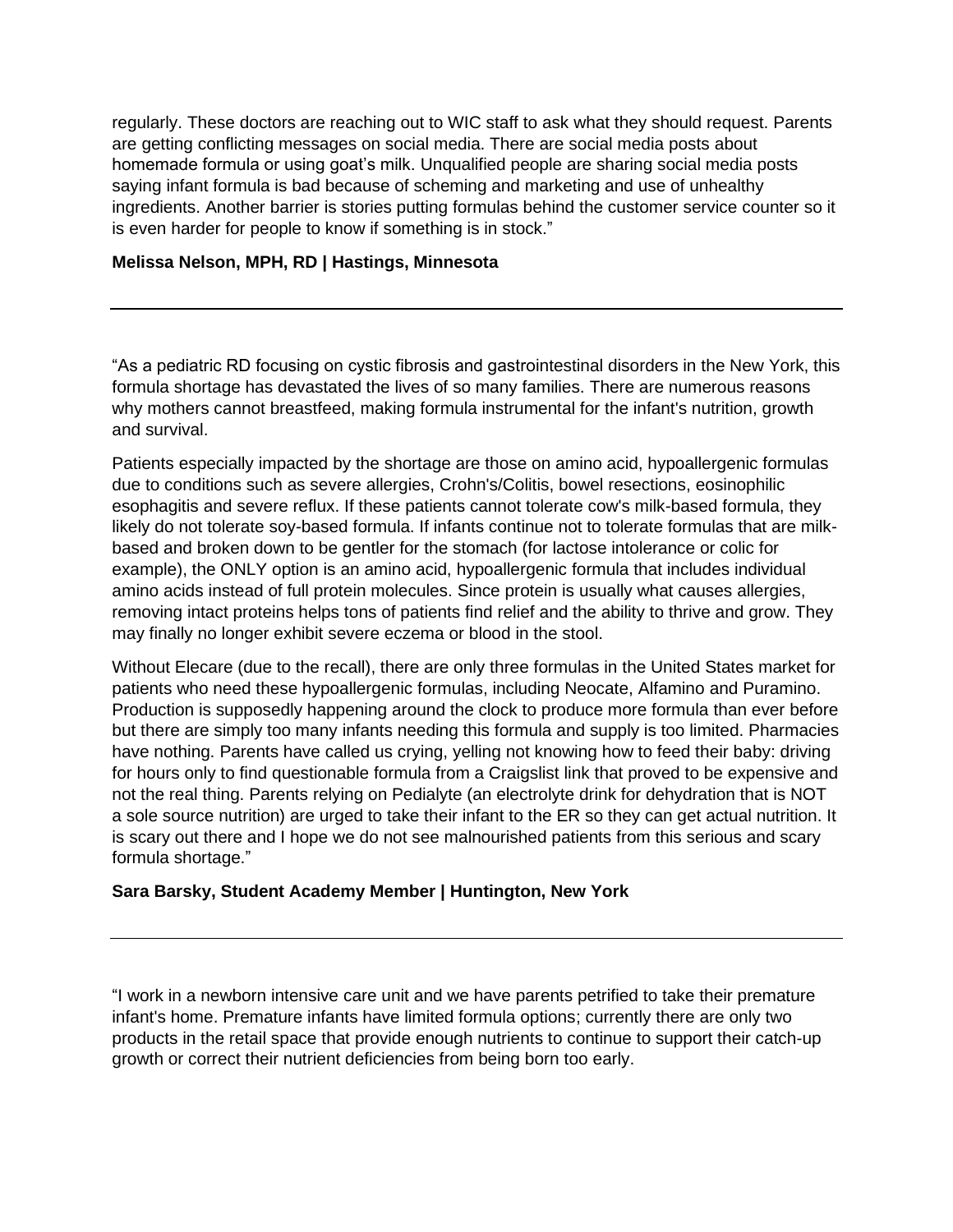What do you say to the parents when they can't find only two products? After you have been telling them their babies need more nutrients than a full-term infant or telling them their baby needs a special formula because they have rickets or malnutrition. I had to tell a parent of a 25 week premature infant to feed their baby whatever they can find, even if it's nutritionally inadequate because their baby needs to eat. I can't even believe I have to say this! It's unacceptable."

## **Lyssa Lamport, RD, CNSC| Port Washington, New York**

"I work in a clinic for children with complex medical conditions. It is true that all infants are impacted by this recall, but children that rely on an amino acid formula that are greater than 1 year of age are also being affected.

When a child is on an amino acid formula, it is because they cannot digest normal proteins and they typically need these formulas as sole source of nutrition. We were told that Elecare Junior (an amino acid formula for children) held 85% of the market. When Elecare Junior was recalled the other companies that make amino acid formulas for children could not keep up with the demand.

When you have a child with complex medical needs the problem with the formula shortage is even greater. Many of our patients have G-tubes, trachs, and are even ventilated. These children are difficult to transport. Since WIC goes up to age five, many of our patients that are greater than one year of age utilize WIC to get their amino acid formula. To be able to utilize WIC, families need to obtain their vouchers for a specific formula, contact a retail pharmacy (like Kroger) and order it, then go to pick it up. Since the shortage these families have been having to travel to multiple retail pharmacies, with their special needs children. Many travel only to find out that the formula they are ordered for has not come in and is not available.

Due to the shortage of amino acid formulas many children have been changed to four different amino acid formulas since the Abbott recall started in February. Each one is a little different and can cause tolerance issues, like constipation and diarrhea. I realize that Abbott is releasing small amounts of metabolic formulas, but they need to release the amino acid formulas due to the fact many of these children cannot tolerate anything else."

#### **Amy Reed, MS, LD | Cincinnati, Ohio**

"I work at a pediatric hospital and we've been constantly fielding calls from panicked parents who cannot obtain their infant's formula.

In one case we found that a family had been feeding their child thickened water in the absence of being able to obtain formula. This could be life threateningly dangerous for an infant to receive water in place of formula. Thankfully our dietitian team was able to intervene and provide the family with formula and a new feeding regimen. However, if the family had continued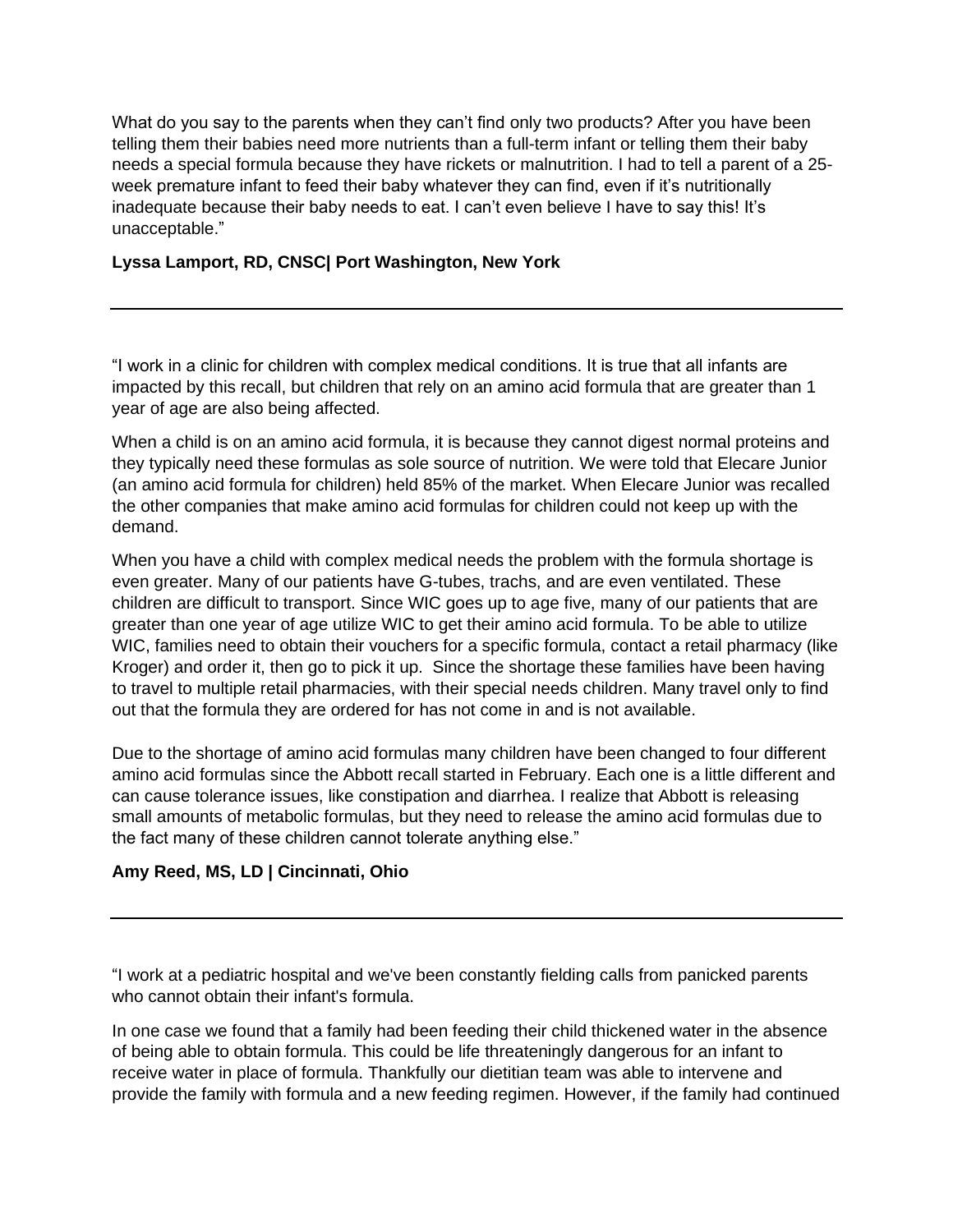to feed water since they could not obtain formula that infant was at high risk for dangerous electrolyte abnormalities let alone malnutrition."

## **Celina Cowan, MS, CSPCC, RDN, LDN, CNSC | Lakewood, Ohio**

"I work with underserved populations in Philadelphia and the majority of our patients have been affected by this shortage. Many of our families receive WIC assistance and the receive a card every month to use in stores for specialty formulas. At the beginning of the recall formula was available online but the WIC cards do not work for online purchases. Many families have a hard time finding stores with formula in stock.

I live in New Jersey and I often look in stores to see which formula is in stock. Many of the stores close to where I live have formula on the shelves. Unfortunately, in the more population dense areas these formulas are nowhere to be seen. There is an urgent need for specialty formulas in underserved communities."

#### **Kasey Fox, MS, RD | Philadelphia, Pennsylvania**

"The formula recall and shortage impact has been ongoing for our WIC Program in Davidson County, Tennessee since mid-February. The waivers were very helpful and the only way our families were able to purchase formula with their WIC benefits.

The status for formulas in the stores would change daily; one way we were able to help our caregivers find formula was by allowing the staff to visit stores and take photos of the shelves daily. We then will email these to all nutritionists in case they have a mom looking for a certain formula, then we can call and tell them what store and on what date we last saw it. Our caregivers need to reach out to us in real-time while they are in the stores to adjust their WIC card with the formula available. Sometimes this means we need to work with them after hours.

In our most recent formula update, there was only one specialty formula that we typically must order straight from the manufacturer or pharmacy that was in-stock and not backordered. We had an infant recently put on Pregestimil (formula for infants with fat absorption issues) and the few days after our nutritionist was able to find one or two cans for the infant, we received a memo stating it would be unavailable until March 2023. We worked with the health care provider to switch the infant to Gerber HA (Hypoallergenic), but we fear in just a few weeks that formula will be unavailable."

#### **Lauren Cromer, MS, RD, LD, LND | Nashville, Tennessee**

"I am getting daily calls from parents about not being able to find formula every single day. Our WIC families are affected the most.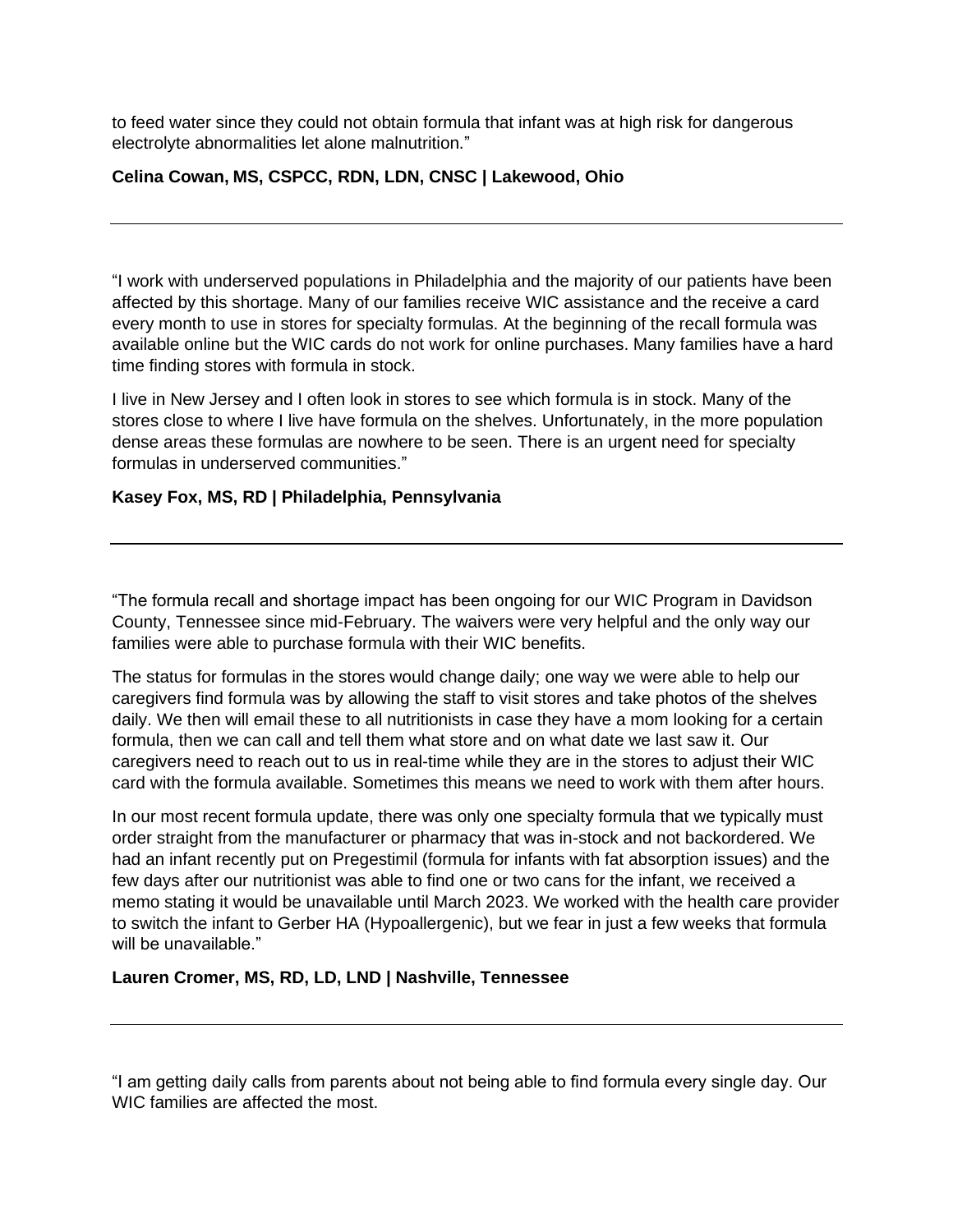Texas allows substitutions but those are also hard to find. Families are having to spend money and time driving around to stores because they don't have the means or ability to buy online and sometimes those prices are inflated.

I have had to change highly sensitive G-tube (tube that supplies feeding directly to the stomach) babies to formulas that are tolerated poorly just to make sure they have something for their child. I have had to change our preemie babies off their preemie formula to make sure they don't go without. This is a daily concern for our families."

### **Leslie Ivey, RD, LD | Austin, Texas**

**"**I'm an RD with WIC in central Texas, one of the states hardest hit by the shortage. The past several months has been scary, frustrating and exhausting for our clients and our clinic. It's common to arrive at work in the morning to up to 20 voicemails from concerned parents who can't find the formula they need.

Our WIC clients are even more affected than some of the general population, as they don't often have the resources to travel far to look for formula or to purchase more expensive options online. Unlike other parents, they aren't able to pick up ANY available formula on the store shelves but are limited to the option on their WIC cards.

While our state agency has been amazing at adding additional brands and options, parents often have to travel back and forth from the store to the WIC office to change the formula on their card to match what is in the store that day. Out of desperation, some parents have tried switching to cow's milk or solid foods well before six months of age. Sadly, the pregnant moms that I counsel are scared for the future, even though they hope to breastfeed, wondering if formula will be there in June, August, October....if they need it. I have no assurances to give them."

#### **Marissa Gregurek, RD | Austin, Texas**

"As a WIC Registered Dietitian from San Antonio, Texas, we have felt the impact of the nationwide formula shortages firsthand. Our participants are already searching for support to meet their family's needs and have now been let down by the supply chain production of formula in the U.S.

Each day we hear from the mothers within our community that are facing concerns of food insecurity and are having to go to extreme measures to meet their infant's needs since they cannot find it at grocery stores. Mothers are calling our clinics distraught, often times driving around the city to find just one container for their infants. With rising gas prices in Texas, our mothers are having to make the choice between spending money for gas to find formula or buying lunch for themselves.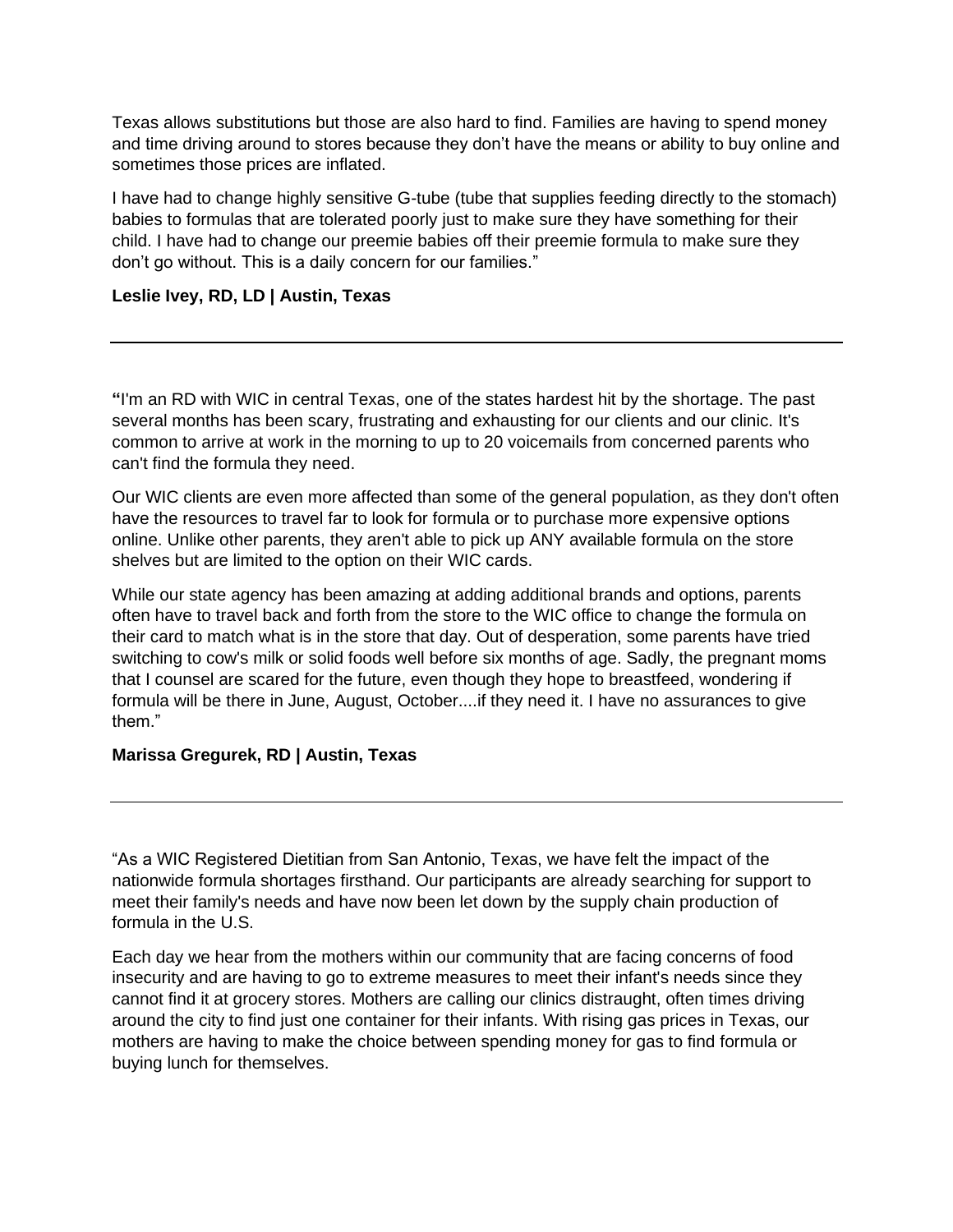As an organization, Texas WIC is working to make sure our mothers have alternative formula options available. Mothers are given the option of alternative types and sizes of formula that can meet the nutritional needs of their infants as closely as possible. We are working with pediatricians to ensure babies are given a formula appropriate to their concerns. Drop ship vendors are keeping us informed of what formula they are able to find and send directly to clinics within a few days. All hands have been on deck so-to-speak so that electronic benefits given to families meet what the food supply looks like on grocery store shelves.

Mothers are concerned with this formula shortage and are looking for answers. At WIC, we have done our best to serve the mothers in our community and continue to offer support and guidance throughout these trying times. We need to reassure mothers everywhere that their infant's needs can be met."

## **Alexandria Cantu, RDN, LD | San Antonio, Texas**

"At WIC, we are deeply concerned that mothers are diluting formula or making homemade. We receive calls DAILY from worried or frustrated parents. They've driven to many stores, several cities to find one or two cans.

Others do not have the privilege of convenient transportation or child care. Low-income single parents and new immigrants are likely the most disadvantaged. One Hispanic, new immigrant mom resorted to giving her four-month gestational age premature baby 1% cow's milk, because she could not find Similac Neosure (formula for premature infants)."

#### **Melinda Sieng, MS, RDN | Salt Lake City, Utah**

"The impact of the Abbott recall was immediately palpable in our pediatric gastroenterology practice. In the first few weeks, patients dependent on hypoallergenic formulas were mostly impacted the medically complex kids, the ones most dependent on the system and the ones most invisible to society.

We had one infant hospitalized with bloody stools, weight loss and dehydration early on. We've had many more failed trials of less hydrolyzed or standard formulas, attempted largely out of desperation and we have had many older children with disrupted access to formulas for tube feedings or substantial oral supplementation. Keeping up with the constant backorders at WIC offices and durable medical equipment companies has been an immense administrative burden.

Pediasure has been on backorder in our area for the past two weeks. We are changing orders to alternative products as fast as we can, but how long will it be before those products are unavailable, too, due to the abrupt increase in demand? I worry that we are approaching an even scarier phase."

**Tegan Medico, MPH, MS, RDN, CNSC | Charlottesville, Virginia**